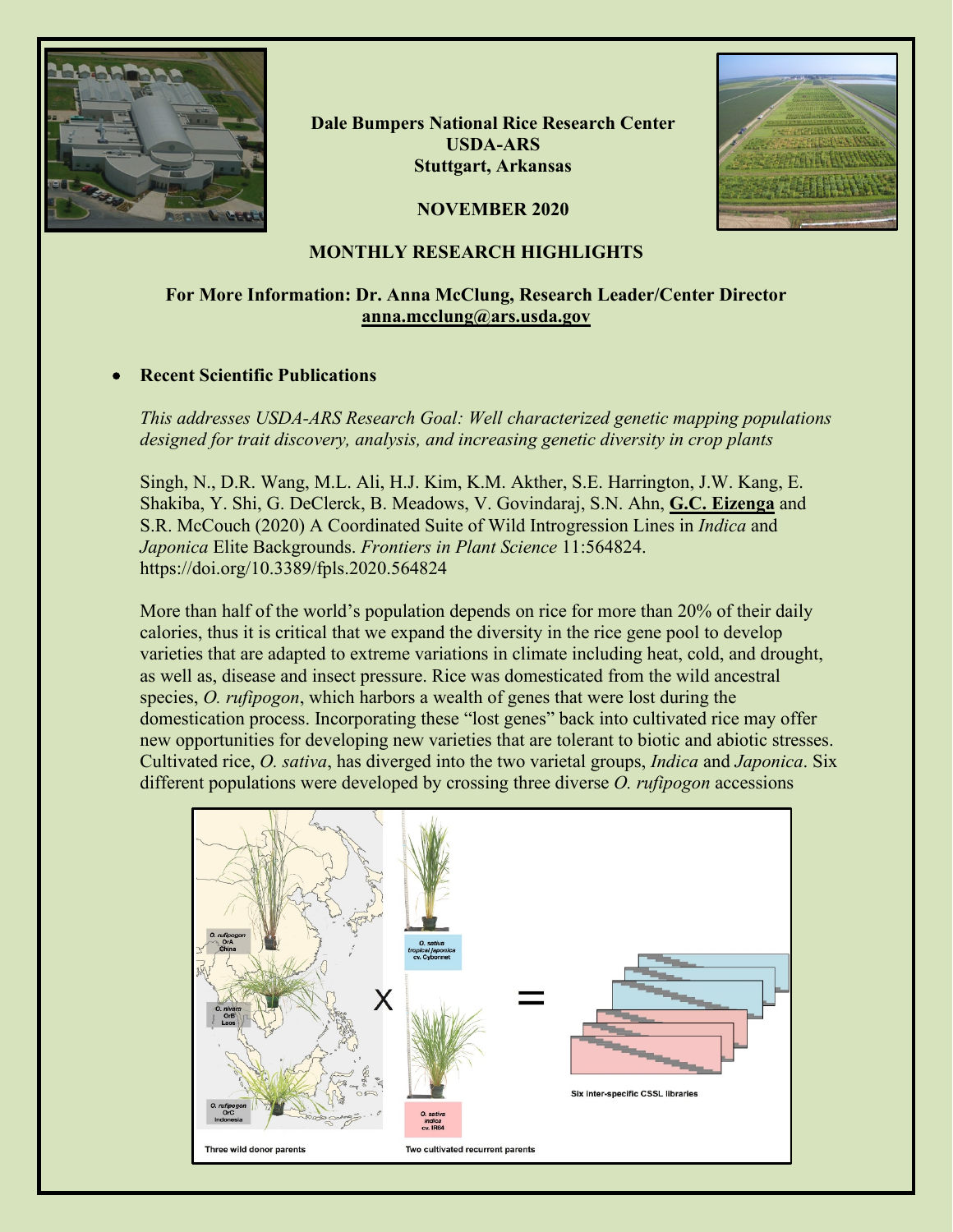originating from China, Laos and Indonesia, with the *Japonica* variety, Cybonnet, developed in the USA and the *Indica* variety, IR64, developed in the Philippines. Each population consists of progeny that possess small chromosome segments from the *O. rufipogon* donor parents in the background of the either Cybonnet or IR64, both of which are well adapted for production in the USA. These rice lines can be used by rice breeders to identify novel genetic variation from the wild ancestral species, *O. rufipogon*, and easily incorporate the desired gene(s) or trait(s) into locally adapted, elite germplasm for the development of new high yield, resilient rice varieties.

### • **Technology Transfer**

#### **Interactions with the Research Community**

On November 5<sup>th</sup>, Dr. Anna McClung provided seed of several rice varieties for evaluation for salinity tolerance to researchers at Clemson University.

Drs. Shannon Pinson and Georgia Eizenga attended the virtual Crop Science Society of America meeting held November 9 to 13. Dr. Pinson presented a poster entitled "Increasing Resistant Starch in Rice through Genetics and Breeding" which was coauthored with Dr. Ming-Hsuan Chen. Dr. Georgia Eizenga presented a poster with an oral introduction entitled "Three Cybonnet Rice x Wild Introgression Libraries Evaluated for Yield and Yield Components". The theme of the meeting was "Translating Visionary Science to Practice" and it was jointly supported by the American Society of Agronomy and the Soil Science Society of America with over 3,000 scientists, professionals, educators, and students participating.



November 20th, Dr. Yulin Jia presented a strategy to validate the effect of major rice blast resistance genes to two US rice breeders and one university professor in the USA through a virtual meeting.

# **Rice Germplasm Distributed**

During the month of November, 21 rice genetic stocks were shipped to researchers in the United States and the United Kingdom.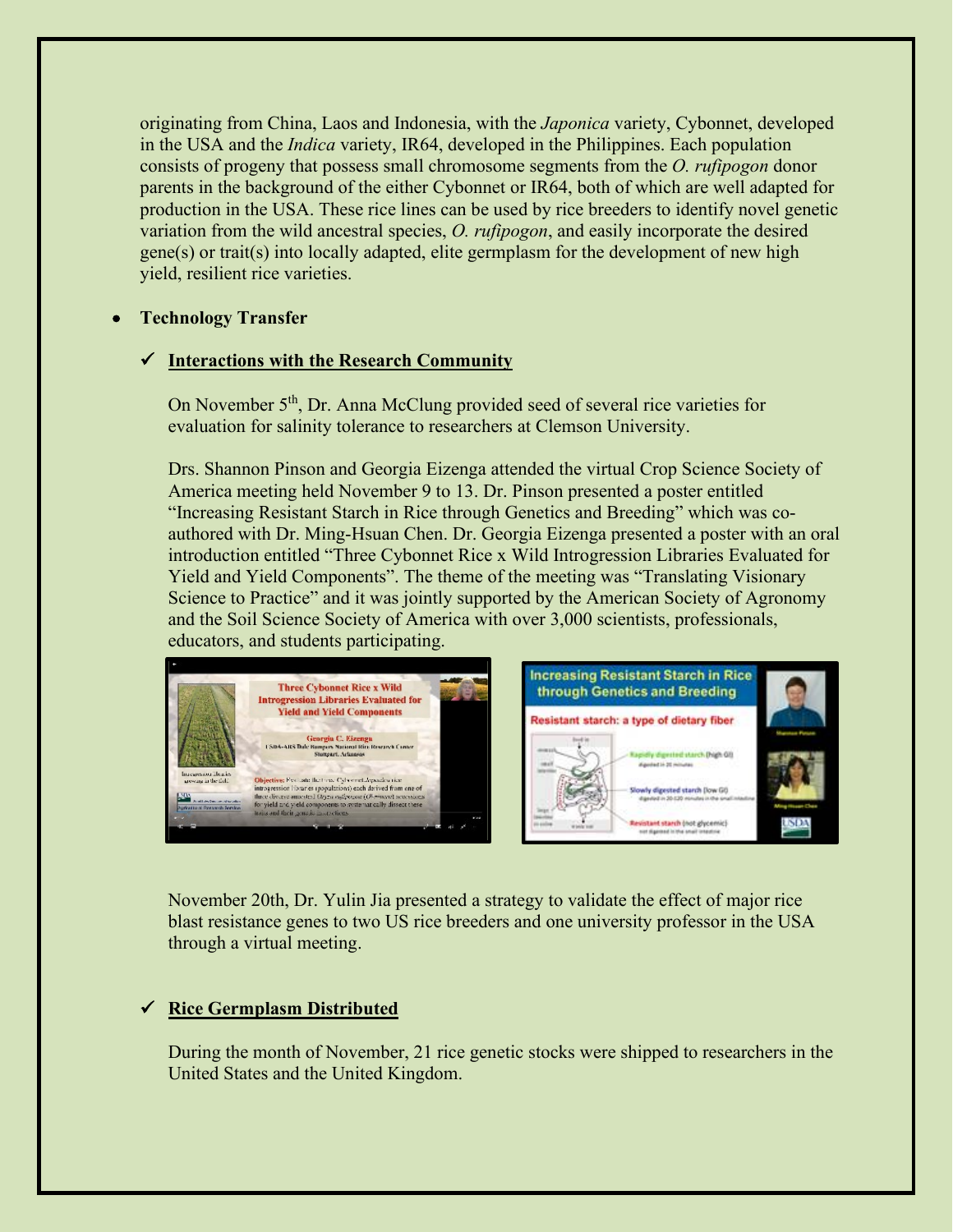### • **Stakeholder Interactions**

On November 20<sup>th</sup>, Dr. Anna McClung provided rice growing information and seed of four cultivars to a small farmer for potential production in NY state.

On November 30<sup>th</sup>, Dr. Anna McClung sent samples of a basmati like variety to a businessman in Texas and samples of a new pending ARS rice variety release to a miller in South Carolina for culinary acceptability tests.

# • **Education and Outreach**

The Museum of Discovery, located in Little Rock, presented Dr. Anna McClung, with a Spark Star 2020 award on November 2nd. Following a keynote address from Arkansas Governor Asa Hutchinson, the award was presented to eight individuals that have demonstrated innovation in developing outreach events to encourage young students in the areas of science, technology, engineering, and math (STEM) in Arkansas.



On November 6<sup>th</sup>, Dr. Anna McClung was interviewed for a podcast by "Meat and Three" Heritage Radio Network on research related to abiotic stress tolerance in *Oryza glaberrima.*

Dr. Georgia Eizenga, Research Geneticist, became a Fellow with Crop Science Society of America at the November 9-13, 2020 virtual meeting. This is the highest recognition bestowed by the CSSA. Dr. Eizenga acknowledges the research contributions of the DBNRRC technical staff, especially Mrs. Quynh Grunden, that made this award possible. Dr. Eizenga has been with USDA-ARS since 1981 conducting genetic research on wheat wild species, tall fescue, forage grasses, and rice. She is nationally and internationally recognized for exploring wild species and unadapted, diverse cultivars for crop improvement and developing novel genetic resources for understanding